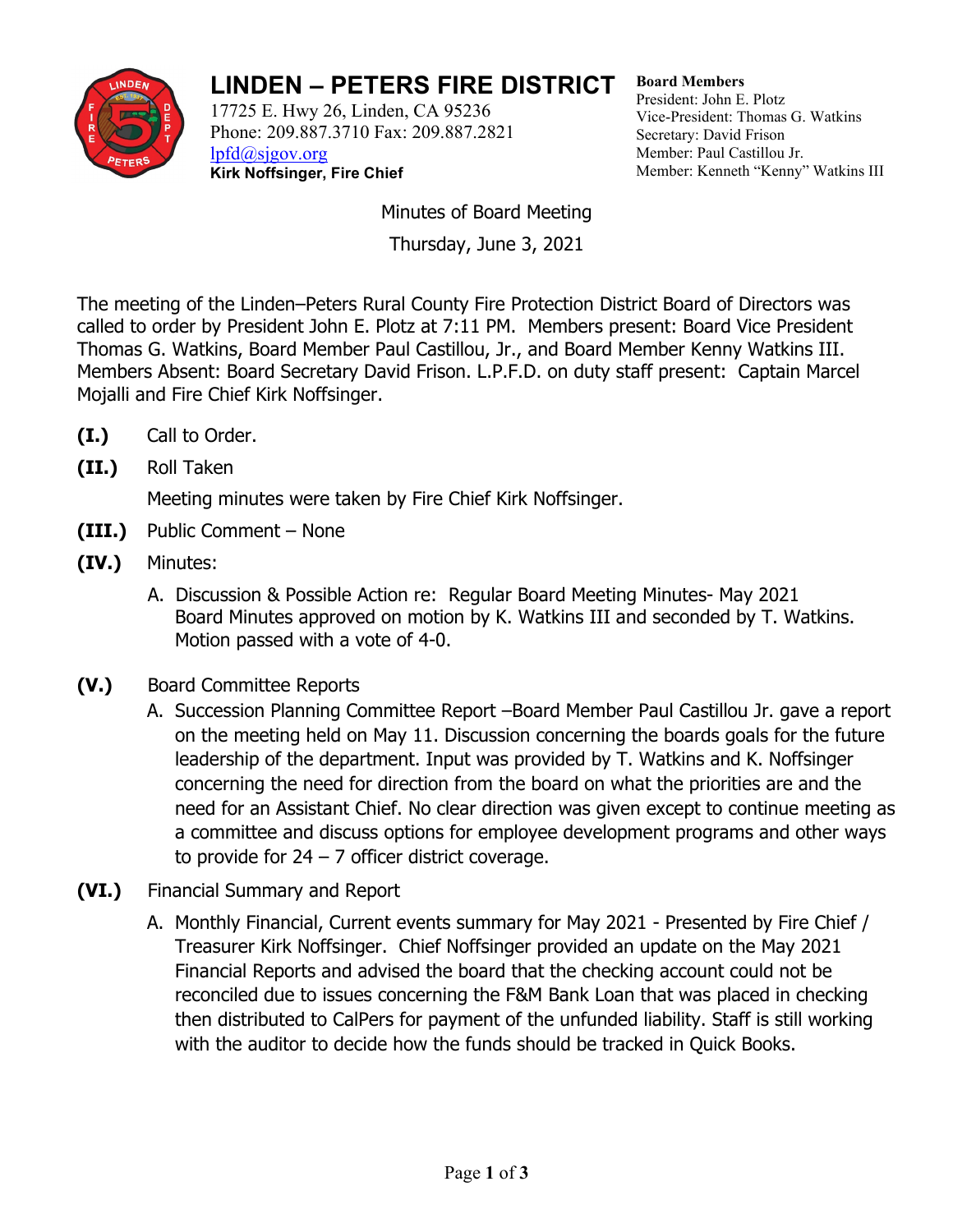- **(VII.)** Consent Agenda:
	- A. Discussion & Possible Action re: Approval of the May 2021 Monthly Financial Report and expenditures. A motion to approve the financial report was made by K. Watkins III seconded by T. Watkins. Motion passed with a vote of 4-0.
- **(VIII.)** Current Events Summaries, Reports, and/or Correspondence:

Current Events for the Linden-Peters Fire District was presented by Fire Chief Kirk Noffsinger.

- A. Departmental Report-Fire Captain Marcel Mojalli: Captain Mojalli provided an update on the events and meetings held for the month of May 2021. Chief Noffsinger provided information on new projects and the emergency responses for the month. There was a discussion concerning the Ballota Sub Station Power Storage Project. Chief Noffsinger gave an update of the project and response measures that may be needed for the site.
- B. Union Report None
- NOTE: A motion was made by T. Watkins to move the closed session item up on the agenda before IX New Business to discuss employee contract negotiations. the motion was seconded by K. Watkins III. Motion passed 3-0. The vote was 3-0 due to P. Castillou Jr. was attending the meeting via Zoom and had to leave the meeting for an emergency. The board went into closed session at 8:10 pm (see section XII).
- **(IX.)** New Business
- NOTE: Board Member P. Castillou Jr. returned to the meeting via Zoom. Chief Noffsinger updated P. Castillou Jr. on the closed session decision.
	- A. Discussion & Possible Action re: FY 2021-FY 2022 Preliminary Budget. A motion was made by K. Watkins III to approve the 2021-22 Preliminary Budget to include those changes that would occur concerning the employee increase in benefits. The motion was seconded by T. Watkins and the motion passed  $4 - 0$  vote.
	- B. Discussion & Possible Action re: Adopt the Fiscal Year 2021-2022 Proposition 4 Appropriation Limit

A motion was made by K. Watkins III to adopt the Prop 4 appropriation limit for the 21-22 fiscal year. Seconded by T. Watkins. The motion passed  $4 - 0$  vote.

- Note: Following a discussion concerning items  $C H$ . A motion was made by K. Watkins III to approve all items  $C - H$ . Seconded by T. Watkins and the motion passed  $4 - 0$  vote.
	- C. Discussion & Possible Action re: 1026 Smoking/Tobacco Policy
	- D. Discussion & Possible Action re: 1027 Drug and Alcohol Free Workplace Policy
	- E. Discussion & Possible Action re: 1044 Nepotism and Conflicting Relationships Policy
	- F. Discussion & Possible Action re: 1046 Anti-Retaliation Policy
	- G. Discussion & Possible Action re: 305 Tactical Withdrawal Policy